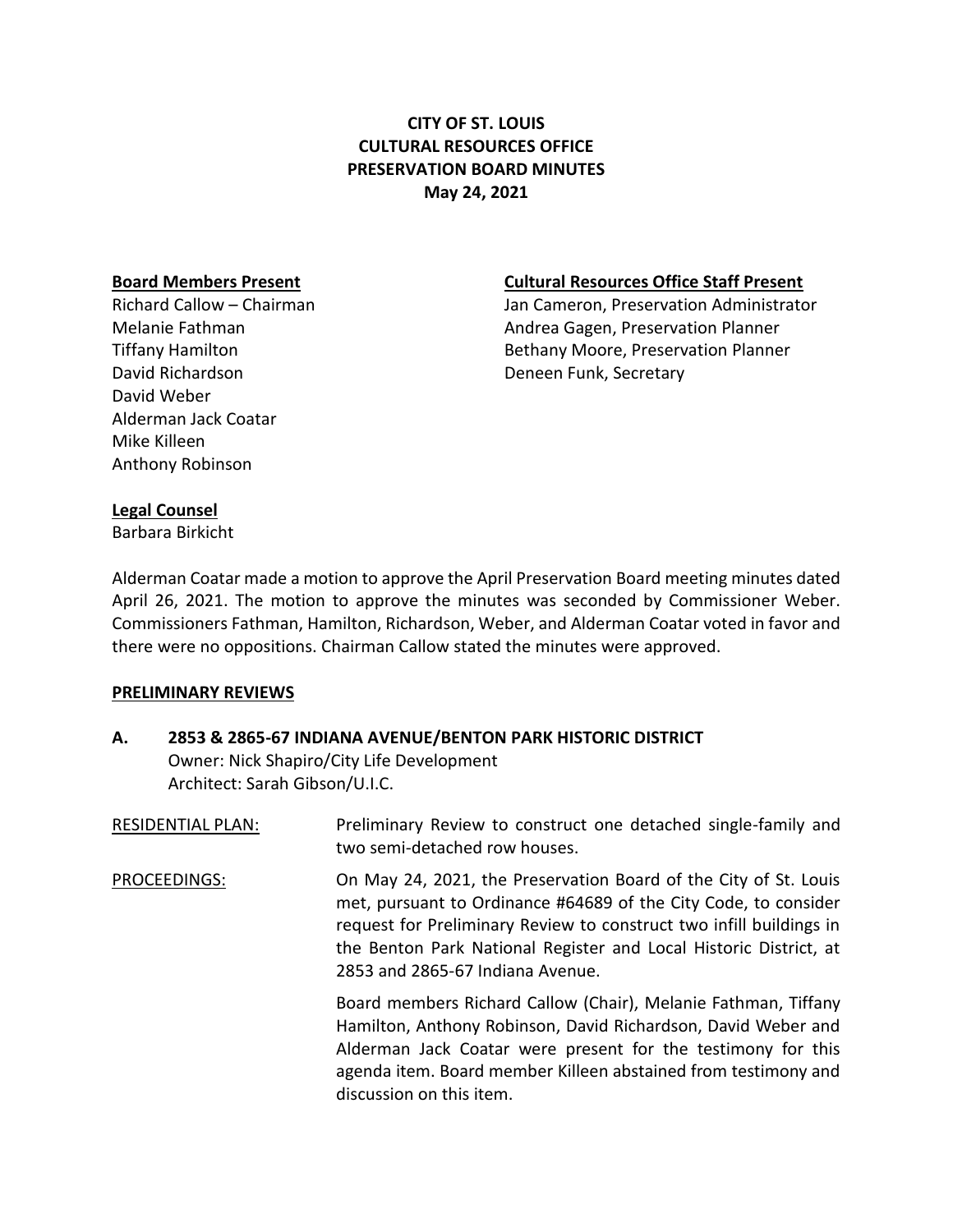Jan Cameron of the Cultural Resources Office made a presentation describing the proposed project and presented a PowerPoint of the proposed designs and photos of the surrounding context. She also entered into the record letters of support for the project from Steven Fitzpatrick Smith; Jack Sago; E. Lyle Schultz and Jessica Deem. She also entered letters of opposition to the project from Mark Sarich, executive director of the Lemp Neighborhood Arts Center; Nathan Jackson, owner of St. Louis History and Architecture; Timothy M. Mulligan; and the Benton Park Neighborhood Association, signed by Donald Morgan, BPNA President.

Ms Cameron testified that the project was being reviewed under the Benton Park Historic District Standards and also under the Preservation Board's Compatible New Construction Policy; and that the requirements of that Policy had been met.

She noted that the applicant had submitted 2032-36 Sidney street as a Model Example for the designs at 2863 and 2865 Indiana, and a number of historic corner buildings with balconies above corner entries as models for 2867 Indiana, although none appeared close to the design of that building. She further stated that the applicant had selected "Fenestration" and "Openings" as the two Allowed Differentiations under the Policy.

Based upon the Policy, Ms Cameron stated that the Cultural Resources Office recommended that the following revisions be made:

- 1. Brick be a consistent red or red/brown color comparable to adjacent buildings;
- 2. Roof shingle color be a medium gray;
- 3. Lighted address numbers be removed;
- 4. That the two garages proposed to be constructed behind 2867 Indiana be limited to single-car garages and entered from the alley instead of Pestalozzi as proposed.

Nick Shapiro of City Life Development LLC, developer of the property, testified on his own behalf. He said that the City Life approach is to be sensitive and respectful of the historic environment but not construct a historic replica, which he thought was a more honest way. He stated that the current design was not the first; that he and his architect had listened closely to the Benton Park Neighborhood Association (BPNA) and responded to almost every single issue raised: red brick; lighted address signs; the dormer windows that interrupted the cornice line; and most critically, the second-floor bump out at 2867. He said they had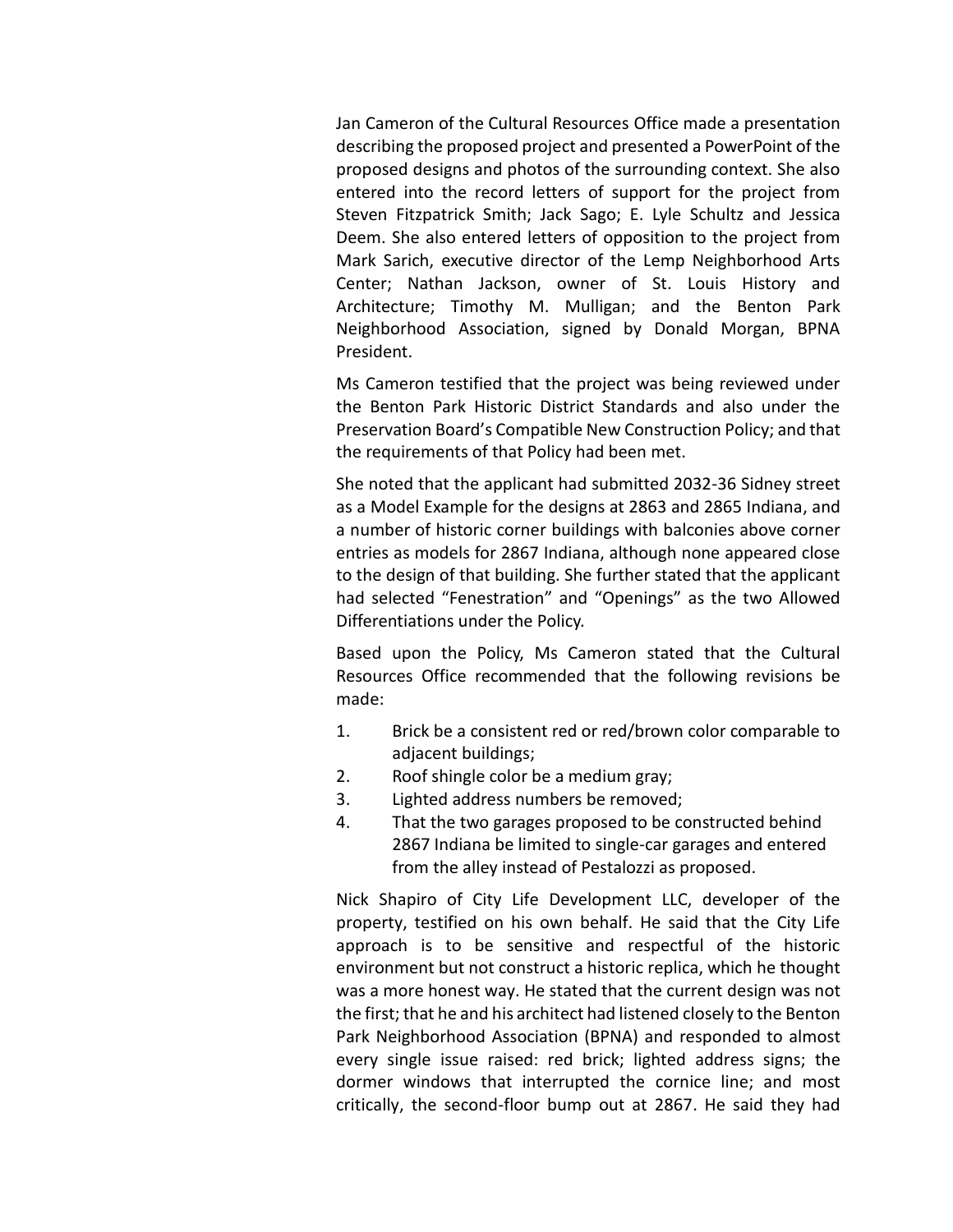listened to both the community and the Cultural Resources Office and revised the designs substantially. Finally, he added that the BPNA had acknowledged they had achieved minimal compliance with Standards and are still not happy with the project.

Sarah Gibson of U.I.C., architect of the project testified that her company had been working for over 15 years in the City and appreciated its variety. She said they view the City as a living organism with many facets that was constantly changing. While her company appreciated historic architecture and has done many rehabs, they appreciate architecture as a 21st century concept as well. In response to an inquiry from the Chairman regarding the proposed carports at 2865-67, Ms Gibson said they would be willing to work with the Cultural Resources Office to come up with an amicable solution; but it was important to have 4 parking spaces. She suggested they would be open to reconsidering the design of the elevations and the materiality of the carports.

Shashika Rodrigo, the property owner of 2716 Indiana testified on her own behalf. She said she lives in one of the new single-family houses constructed by the same developer and architect opposite the proposed project, and spoke in favor of the design. She said she thought it matched well design with the neighborhood in a thoughtful, respectful way that, and that the proposed houses match very well and add to the value of the neighborhood.

Val Guelker, the property owner of 2858 Indiana, another of the previously-constructed designs, testified on her own behalf, stating that she had moved in six months ago after living in the City—until now in typical City houses—for thirty years. She said she loves modern design but wanted to live in Benton Park. She testified that she supports the new which speaks to the diversity of the City and likes the blending of old and new.

Tim Mulligan, Benton Park resident and member of the Benton Park Neighborhood Association testified on his own behalf. He said that he did not have much to add other than what he said in his submitted letter, but commented that the BPNA found these Standards to be incredibly time-consuming for their committee to work with and BPNA has articulated in their letter what they think of the design.

Marian Smith, a neighborhood resident and an architect for forty years in Benton Park. testified on her own behalf. She said she had served on the neighborhood Building Review Committee for decades and also on the Benton Park Housing Corporation, which had reviewed the previously-constructed houses on east side of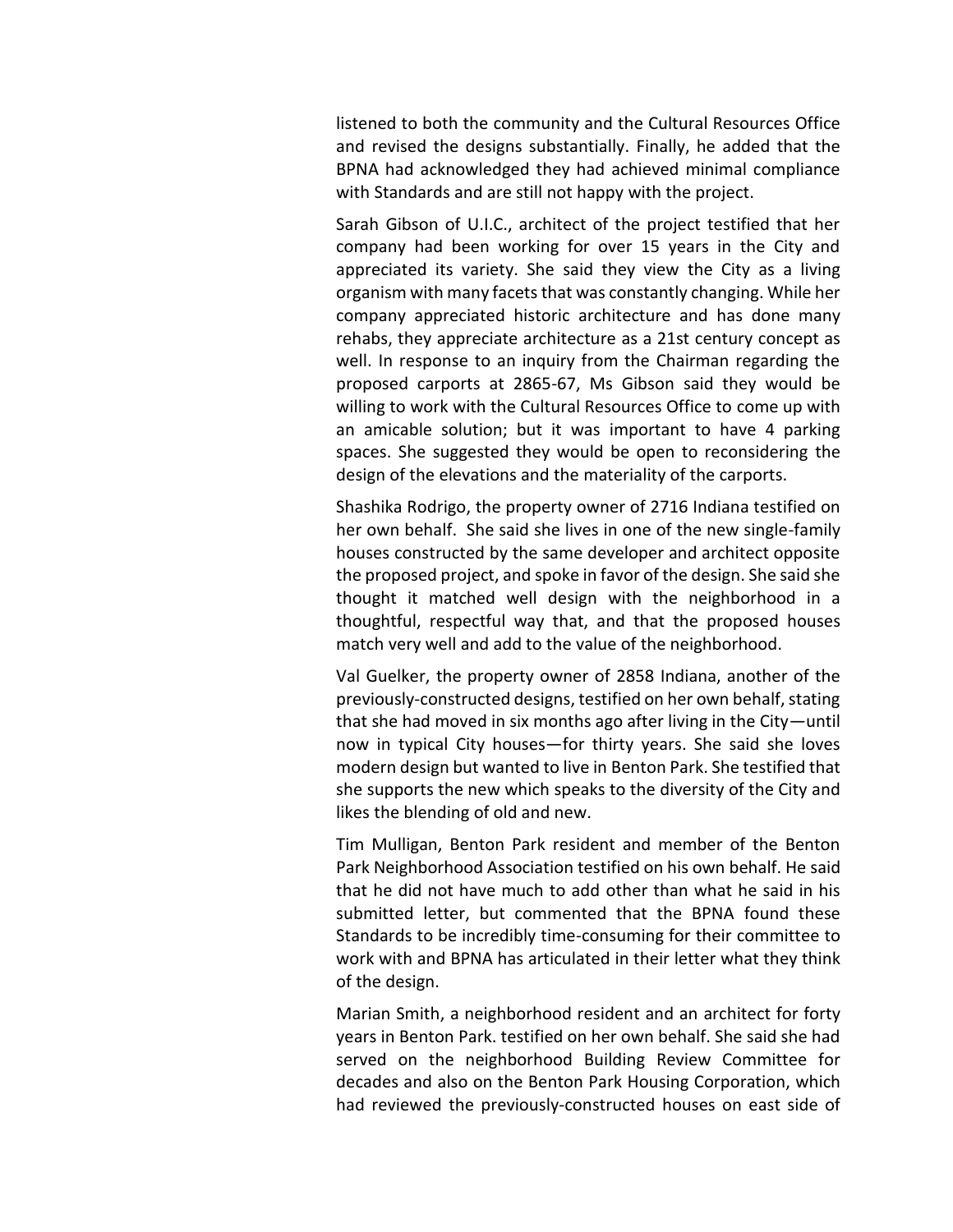Indiana. She stated that they had received a lot of pushback from neighbors in the community about these buildings, and therefore the committee had become more cautious about modern interpretations of historic buildings. Ms Smith stated that she was here in support of BPNA's interpretation of the Policy guidelines.

Alderman Dan Guenther, 9<sup>th</sup> Ward Alderman, testified on his own behalf. He stated that this project has drawn quite a bit of back and forth between neighbors; many believe the current proposal at corner doesn't fit with the fabric of the neighborhood, while others were supporters of contemporary design, and liked the designs of UIC that had been built in the neighborhood. Alderman Guenther stated that there needs to be further discussion about this project, and named a number of other recently approved projects that the neighborhood had spent many week working with the developers to fit the projects within the character of the neighborhood. He testified that the neighborhood is still willing to work with the developer but is considering opting out of Contemporary New Construction policy. In addition, he testified that he hopes that the Preservation Board denies the project and sends it back to the neighborhood.

Given by the Chairman an opportunity to respond to the previous testimony, Nick Shapiro stated that he appreciates and understands the wide divergence of opinion, but he felt that nothing he could propose will satisfy everyone 100%. He said again that they had tried their best to satisfy all requests of BPNA.; and that while he was open to discussion with the community, he worries about the goal posts moving.

In response to a question from the Chairman, Jan Cameron stated that she had never been in favor of the Compatible New Construction Policy as currently written and that the CRO staff has often discussed revising it. She stated that this developer has made a substantial effort to comply. Ms Cameron also stated that many of the comments are justifiable, but the Policy ties the staff to only certain criteria.

Jessica Deem, an architect and Benton Park resident stated she had served on a number of committees in the neighborhood and in formulating the Compatible New Construction Policy and that she was very much in support of the project. She also said she had discussed the project with many neighbors on the street or on social networks and did not see strong opposition.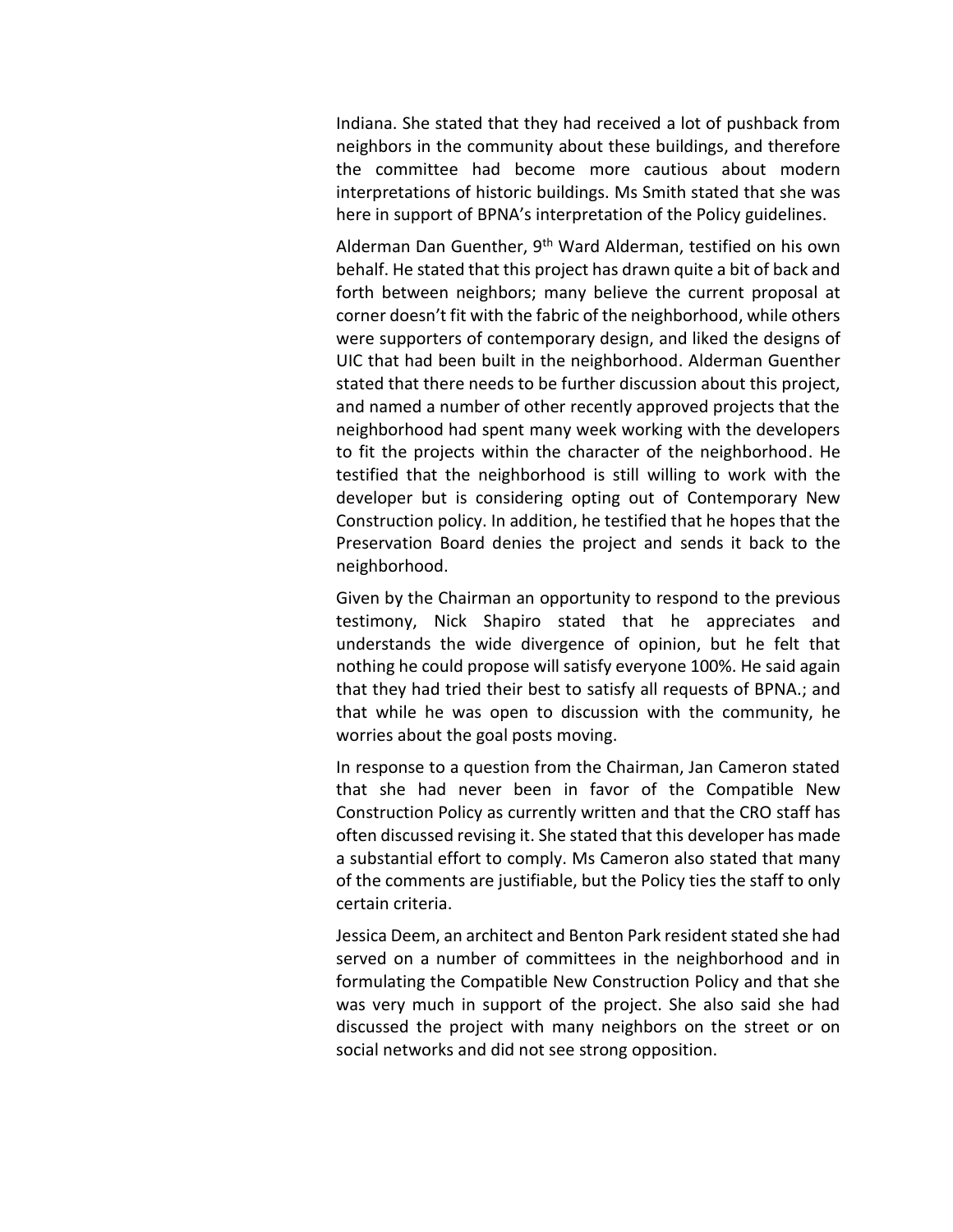#### FINDINGS OF FACTS: The Board finds that:

- 2865-67 and 2853 Indiana are located in the Benton Park Local Historic District.
- The applicant has requested review of the project under the Preservation Board's Compatible New Construction Policy and all required Steps under that Policy are completed.
- Revisions have been made to the original proposal to bring the buildings closer to established Model Examples.
- The design of the buildings complies with most Compatibility requirements of the Policy with the exception of Ancillary Buildings.
- Similarly, the project does not comply with Section 303 Requirements for Garages and Carports in New Construction of the Benton Park Historic District Standards.
- CONCLUSIONS OF LAW: After due consideration and after weighing each piece of evidence and making a determination of the credibility of witnesses, the Board has made a determination as to the substance and credibility of the evidence and witnesses.

The Preservation Board moved to grand Preliminary Approval for 2853 and 2865-67 Indiana, with the stipulation that the garage facing Pestalozzi be relocated; and that final design details, including exterior material and colors, be approved by the Cultural Resources Office. The motion was made by Board Member Hamilton and seconded by Board Member Fathman.

In discussion, Alderman Coatar stated that while he understood the neighborhood's concerns, Benton Park has not opted out of the Compatible New Construction Policy and the Board should be cognizant of moving goal posts which was not fair to people who are investing money their money in the neighborhood. Board member Richardson disagreed, stating that the Policy was imposed on the neighborhoods by the Preservation Board, and that if the neighborhood did not agree, then the process was not complete.

The motion carried with three votes in favor and two against; and Board members Killeen and Robinson abstaining.

#### **B. 5612 WATERMAN BOULEVARD**

Removed from the Agenda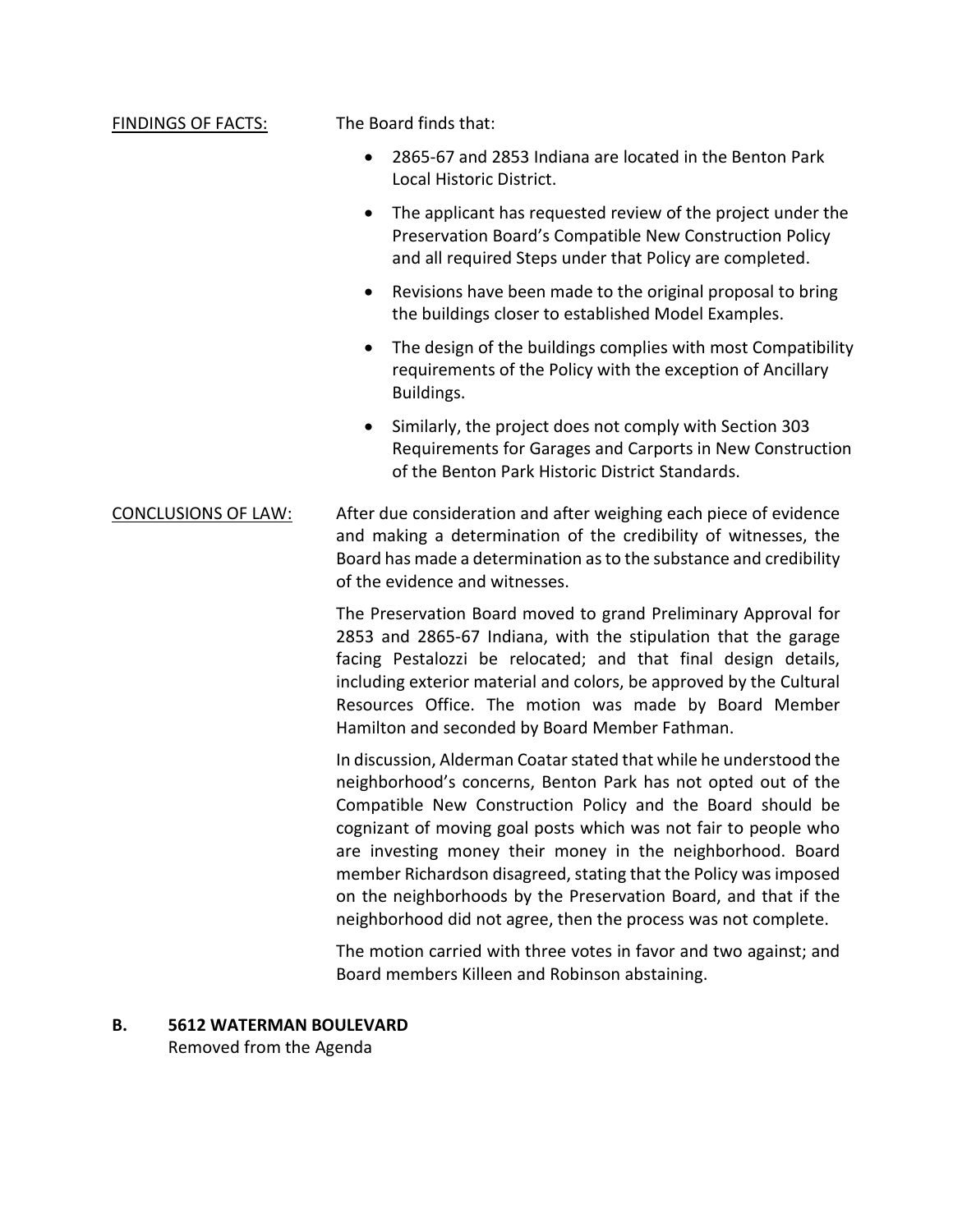## **D. 5806-& 5808 WESTMINSTER PLACE**

Owner/Applicant: Treinnea Russell/Paton Redevelopment Series, LLC New Application to construct two single-family buildings

PROCEEDINGS: On May 24, 2021, the Preservation Board of the City of St. Louis met, pursuant to Ordinance #64689 of the City Code, to consider a Preliminary Review Application to construct an apartment building at 5806 & 5808 Westminster Avenue in the Skinker-DeBaliviere/Parkview/ Catlin Tract Certified Local Historic District.

> Commissioners Richard Callow (Chairman), Melanie Fathman, Tiffany Hamilton, Michael Killeen, Alderman Jack Coatar, Anthony Robinson, David Weber and David Richardson were present for the testimony for this agenda item.

> Andrea Gagen of the Cultural Resources Office made a presentation that examined the sections of City Ordinance #57688, as amended by Ordinance #70821, which delineate criteria for the review of new construction in the Skinker DeBaliviere/Parkview/Catlin Tract Certified Local Historic District.

> Ms. Gagen analyzed pictures of the site where the construction is proposed, the context of the built environment on the block and the design of the proposed buildings. He discussed review criteria found in Skinker-DeBaliviere/Parkview/Catlin Tract Certified Local Historic District. Ms. Gagen said the project substantially complied with the historic district standards.

> Treinnea Russell of Paton Redevelopment Series, LLC, the owner, spoke about the existing lot being an eyesore and their decision to go with new construction rather than rehab buildings. She was in agreement with the staff's recommendations and stated there was support from the neighbors on the block.

# FINDINGS OF FACTS: The Preservation Board finds that:

- 5806 & 5808 Westminster Pl. are located in the Skinker DeBaliviere/Parkview/Catlin Tract Local Historic District.
- The designs substantially comply with the Skinker DeBaliviere/Parkview/Catlin Tract Historic District standards.

# CONCLUSIONS OF LAW: It was the decision of the Preservation Board to grant preliminary approval to the design with the stipulation that final plans and exterior materials are reviewed and approved by the Cultural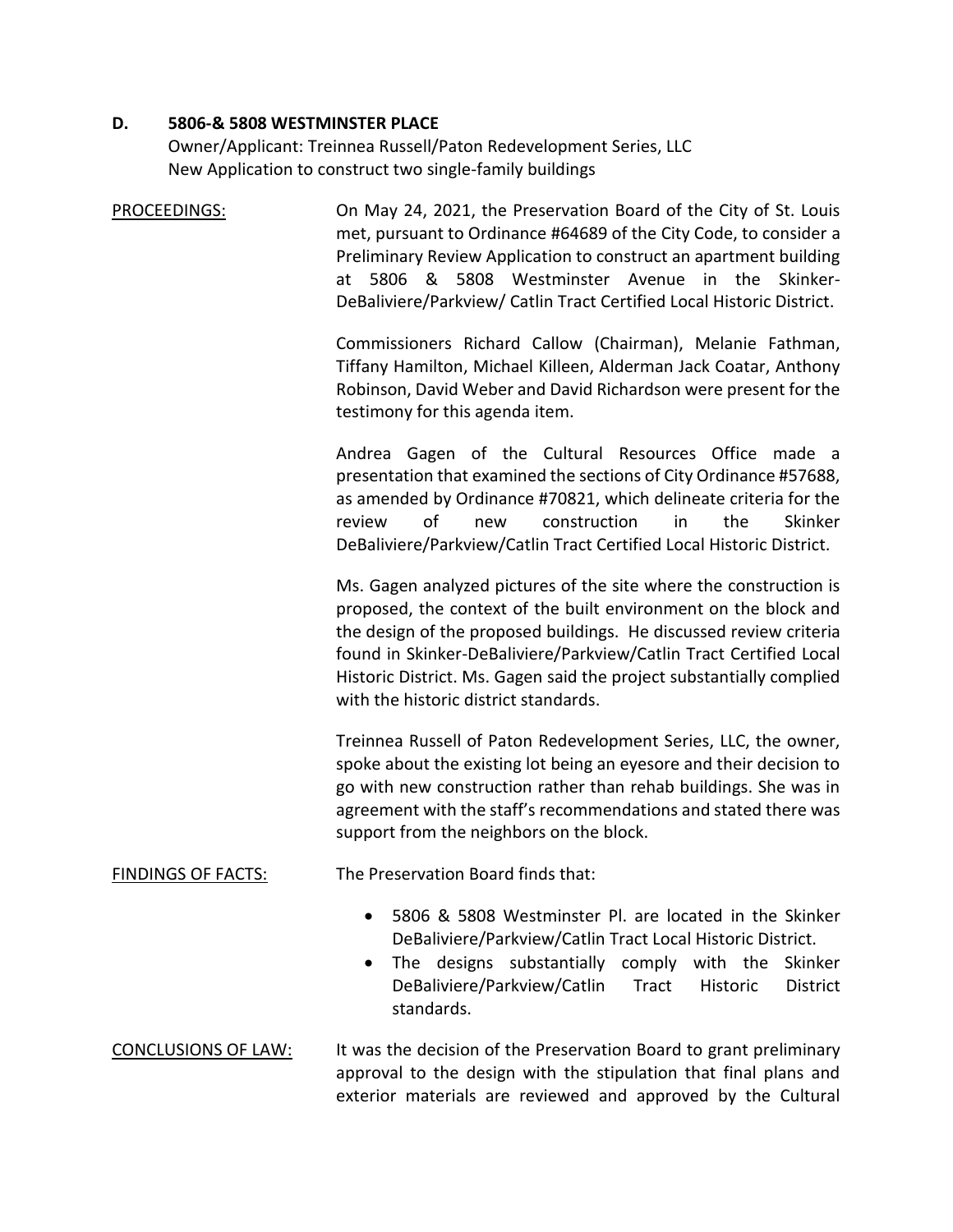Resources Office. The motion was made by Board Member Fathman, and Board Member Richardson seconded the motion. The motion was approved unanimously.

### **By Order of the Preservation Board**

#### **APPEALS OF STAFF DENIALS**

#### **C. 2034 ANN AVENUE**

Owner/Applicant: Liberty Property Group LLC/Tom Sthair Appeal of Director's denial to construct a two-family residence

# PROCEEDINGS: On May 24, 2021, the Preservation Board of the City of St. Louis met, pursuant to Ordinance #64689 of the City Code, to consider an appeal of the Director's Denial to construct a two-family townhouse and garageport, at 2034 Ann Avenue, in the McKinley Heights Local Historic District.

Board members Richard Callow (Chair), Mike Killeen, Anthony Robinson, Melanie Fathman, David Richardson, Tiffany Hamilton, David Weber and Alderman Jack Coatar were present for the testimony for this agenda item.

Andrea Gagen of the Cultural Resources Office made a presentation that summarized the timeline of the project. She explained that the original proposal did not have an appropriate Historic Model Example (HME). The owner appealed the denial to the Preservation Board, but then deferred going to the Preservation Board in April. She stated that the owner has since revised the plans to more closely match the submitted HME.

Ms. Gagen entered into the record the Enabling Ordinance #64689; as amended by 64925; the McKinley Heights Historic District Ordinance #67901; the PowerPoint; the Agenda; and a conditional support letter for the project from Rocco Danna, Head of Development, McKinley Heights Neighborhood Association. Ms. Gagen then explained the Standards for Section 301: Public and Semi-Public Facades of New Construction, and how the revised plans substantially complied with the standards. She stated that there were issues with the garageport material, and possibly the side elevations. Ms. Gagen also stated that there was a lack of information on the site plan and regarding the cornice, entry & window details. She then recommended that the Preservation Board overturn the Director's Denial as it substantially complied with the McKinley Heights Historic District standards, with the condition that the garage material is changed and a full site plan be submitted; and that final plans, details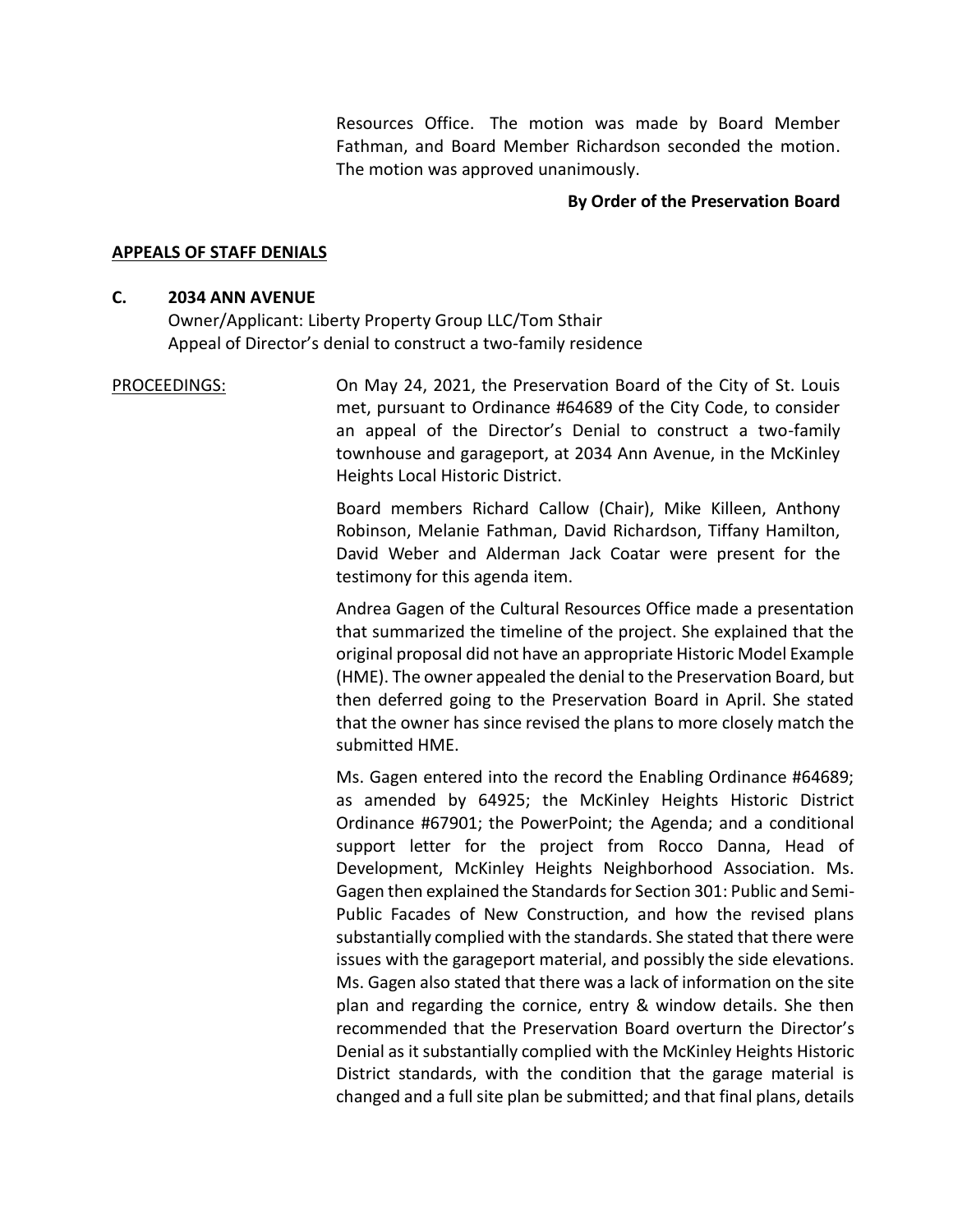and exterior materials be reviewed and approved by the Cultural Resources Office.

Tom Sthair, owner of the property, spoke about the difficulties he had with his draftsman, and the misinformation he'd been given by the previous owner.

# FINDINGS OF FACTS: The Preservation Board finds that:

- 2034 Ann Avenue is located in the McKinley Heights Local Historic District.
- The proposed new construction is based on a Model Example, 2001 Ann Avenue.
- The main issues with the proposed new construction are the garage material and possibly the side elevation materials.
- The lack of a site plan showing the adjacent buildings makes it difficult to evaluate the building's setback and distance between the buildings.
- There is a lack of information on the detail of the cornice, entry & windows.
- The proposed design substantially complies with the McKinley Heights Historic District standards.

CONCLUSIONS OF LAW: After due consideration and after weighing each piece of evidence and making a determination of the credibility of the witnesses, the Board has made a determination as to the substance and credibility of the evidence and exhibits.

> The Preservation Board moved to overturn the Director's denial of the building, as it substantially complies with the McKinley Heights Historic District standards, with the condition that the garage material be approved by Cultural Resources, the submission of a site plan and any elevation drawings requested by Cultural Resources be submitted; and that final plans be reviewed and approved by the Cultural Resources Office. The motion was made by Alderman Coatar and seconded by Board Member Killeen. The motion passed 7-0, with Chairman Callow abstaining.

# **By Order of the Preservation Board**

#### **E. 4440 LINDELL BOULEVARD**

Owner/Applicant: Wayland Sims & Daniel Brown Appeal of the Director's Denial to Construct Canvas Awning over Entire Outdoor Area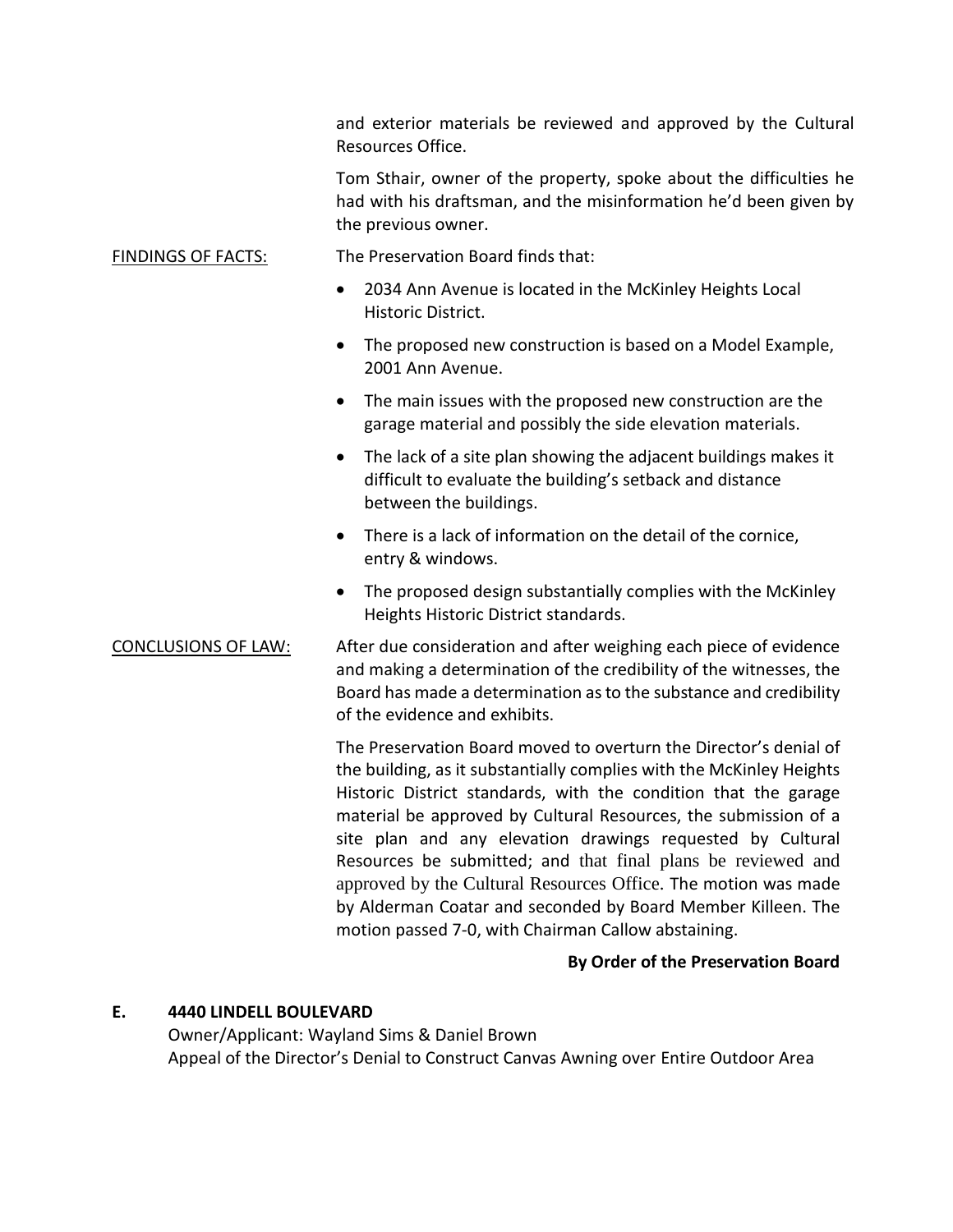# PROCEEDINGS: On May 24, 2021, the Preservation Board of the City of St. Louis met, pursuant to Ordinance #64689 of the City Code, to consider an appeal of the Director's Denial to construct an awning, at 4440 Lindell Boulevard, Unit 204, in the Central West End Local Historic District.

Board members Richard Callow (Chair), Mike Killeen, Anthony Robinson, Melanie Fathman, David Weber, David Richardson, Tiffany Hamilton and Alderman Jack Coatar were present for the testimony for this agenda item.

Bethany Moore of the Cultural Resources Office was sworn in and entered into the record Ord. 64689, the enabling ordinance, as amended by ordinance #64925, ord. 56768, the Central West End Local Historic District Ordinance, the agenda, the PowerPoint, her presentation, the appeal letter from the owner, and a letter from the Pierre Chouteau Condominium Association. She then gave a brief presentation outlining the existing conditions of the outdoor area of Unit 204 and the awning proposal. Ms. Moore explained that the outdoor area in question was not built to be accessible and that a previous owner had converted a window into a door, without a permit, in order to access the outdoor area. She also explained that the black canvas awning was proposed to extend over the entire outdoor area. Ms. Moore explained to the Board that the Standards allow awnings but only over individual openings. She gave the Cultural Resources Office's recommendation that the appeal be denied as the proposed awning did not comply with the Standards.

Commissioner Richardson asked Ms. Moore if the Preservation Board approved the railing on the outdoor area.

Ms. Moore responded that the railing was approved at a staff level and not by the Preservation Board.

Wayland Sims, owner, spoke on his own behalf. He explained that the larger awning was needed to keep the precipitation from the air conditioning units off the outdoor area. The water from the air conditioning units from the upper floors of the building would create slick conditions and standing water on the outdoor area. He explained that a smaller awning over the door opening would be useless because it would not solve the problem.

## FINDINGS OF FACTS: The Preservation Board finds that:

 The site of the proposed awning, 4440 Lindell Boulevard, is located in the Central West End Local Historic District.